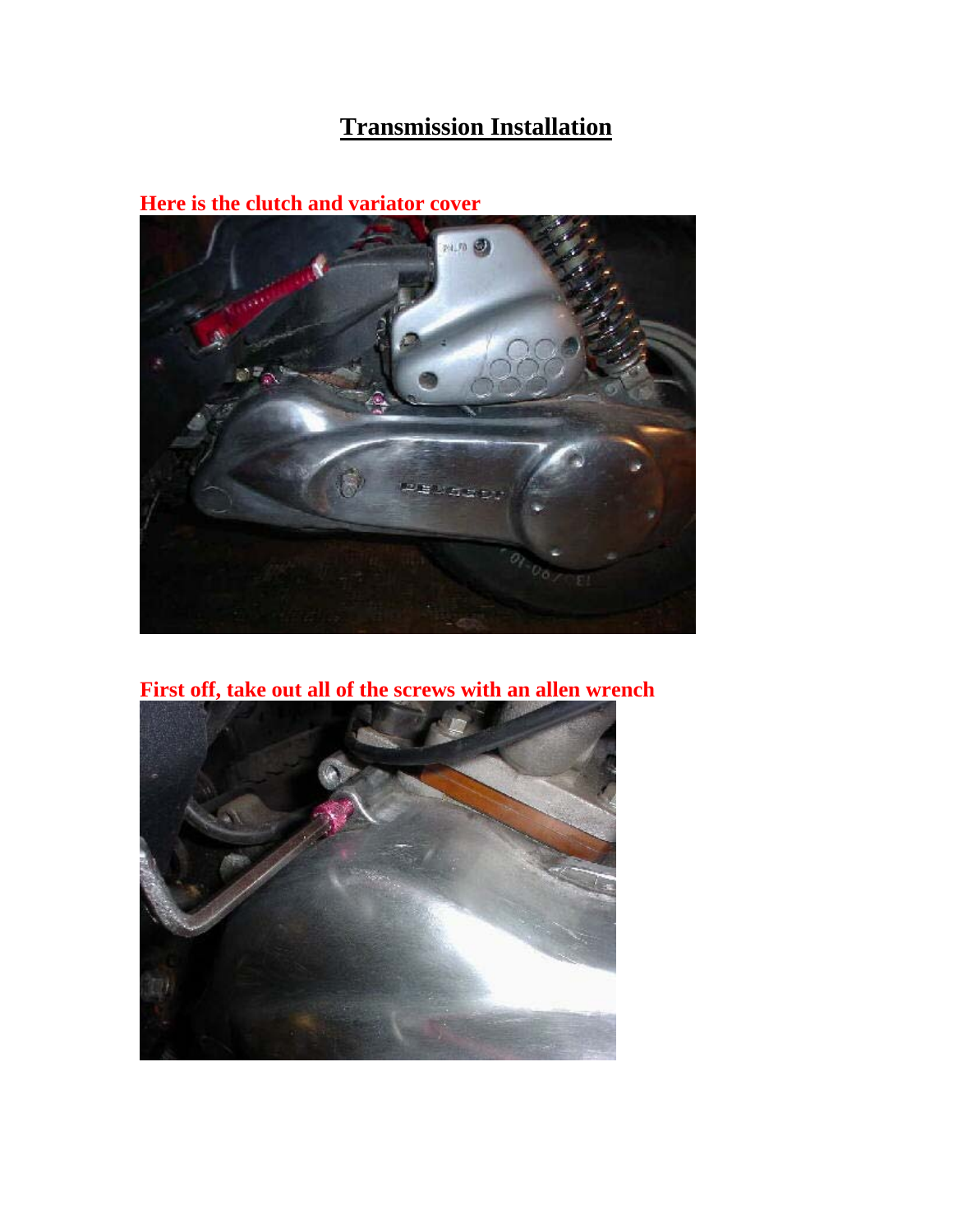**This is what you get after taking of the cover. On the left is the variator and on the right is the clutch.**



**Unscrew the clutch nut with an impact gun, or an oil filter chain or a strap wrench (you can find these all hardware or auto stores). Use the technique in the picture to open it faster and easier.**

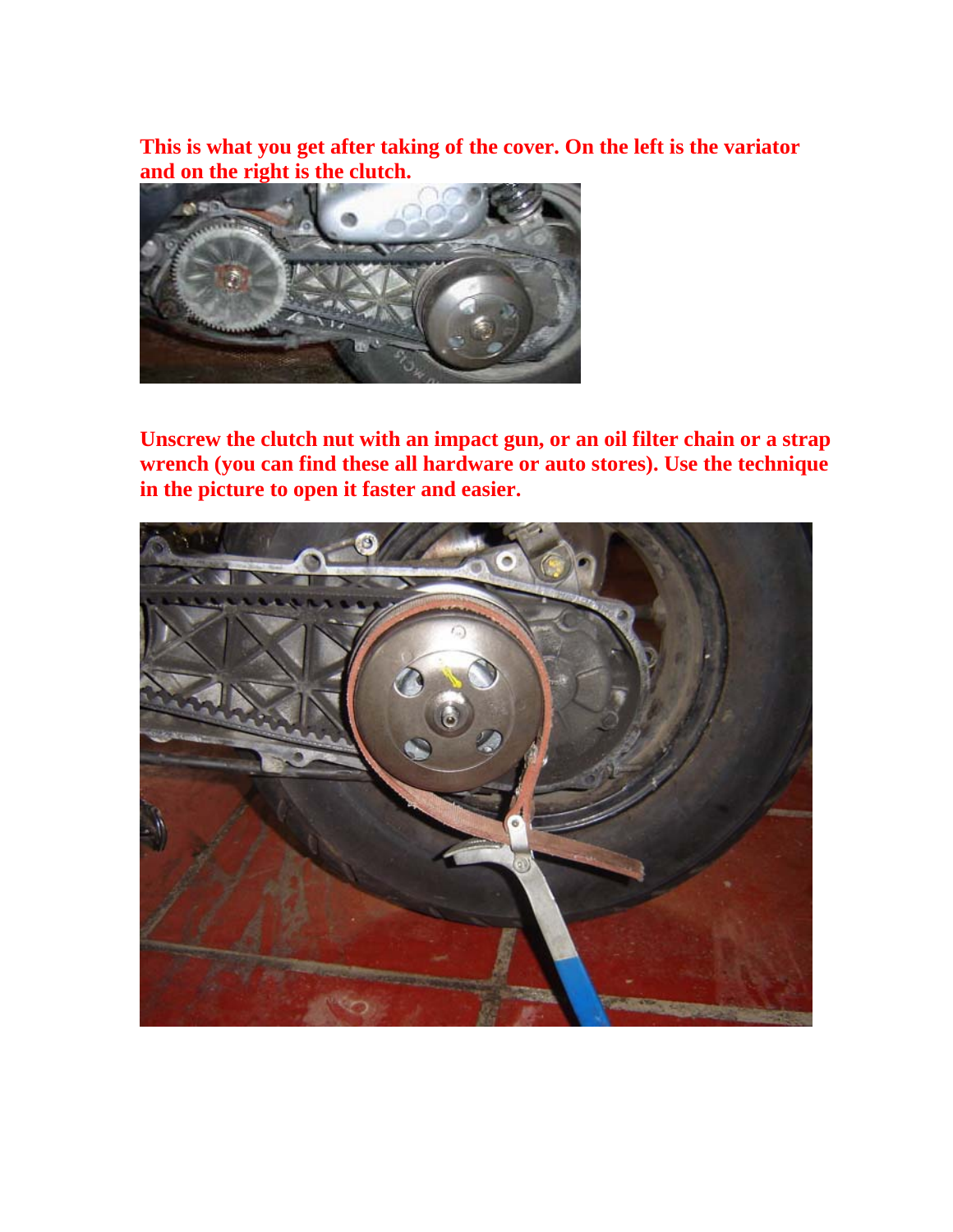

**The clutch shoes are on the left and the clutch bell is on the right**

Then pull off the whole clutch and you should start seeing the transmission

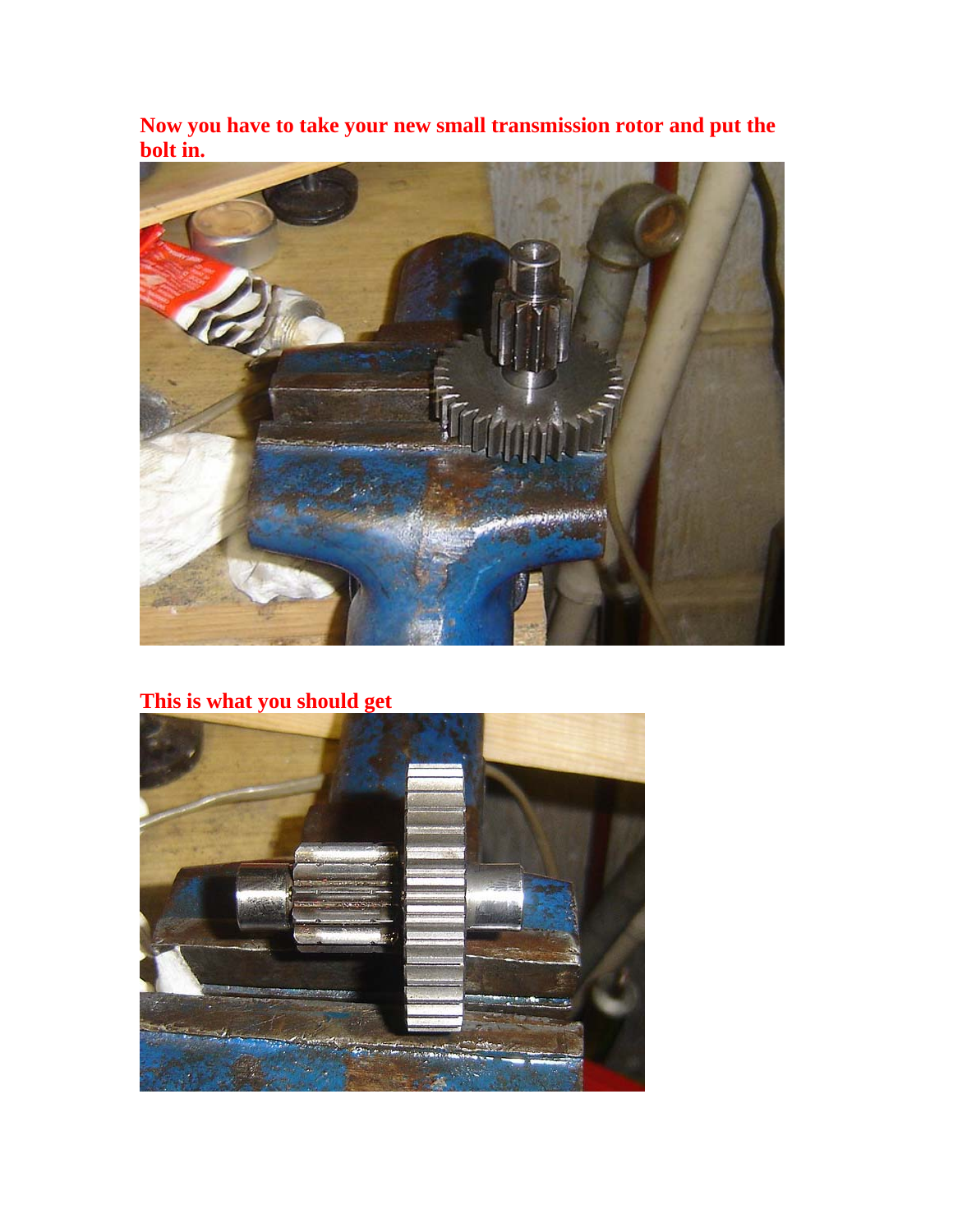## **Now take the big piece**



**You need to take out the bolt that's in the big piece. I used a hammer** 

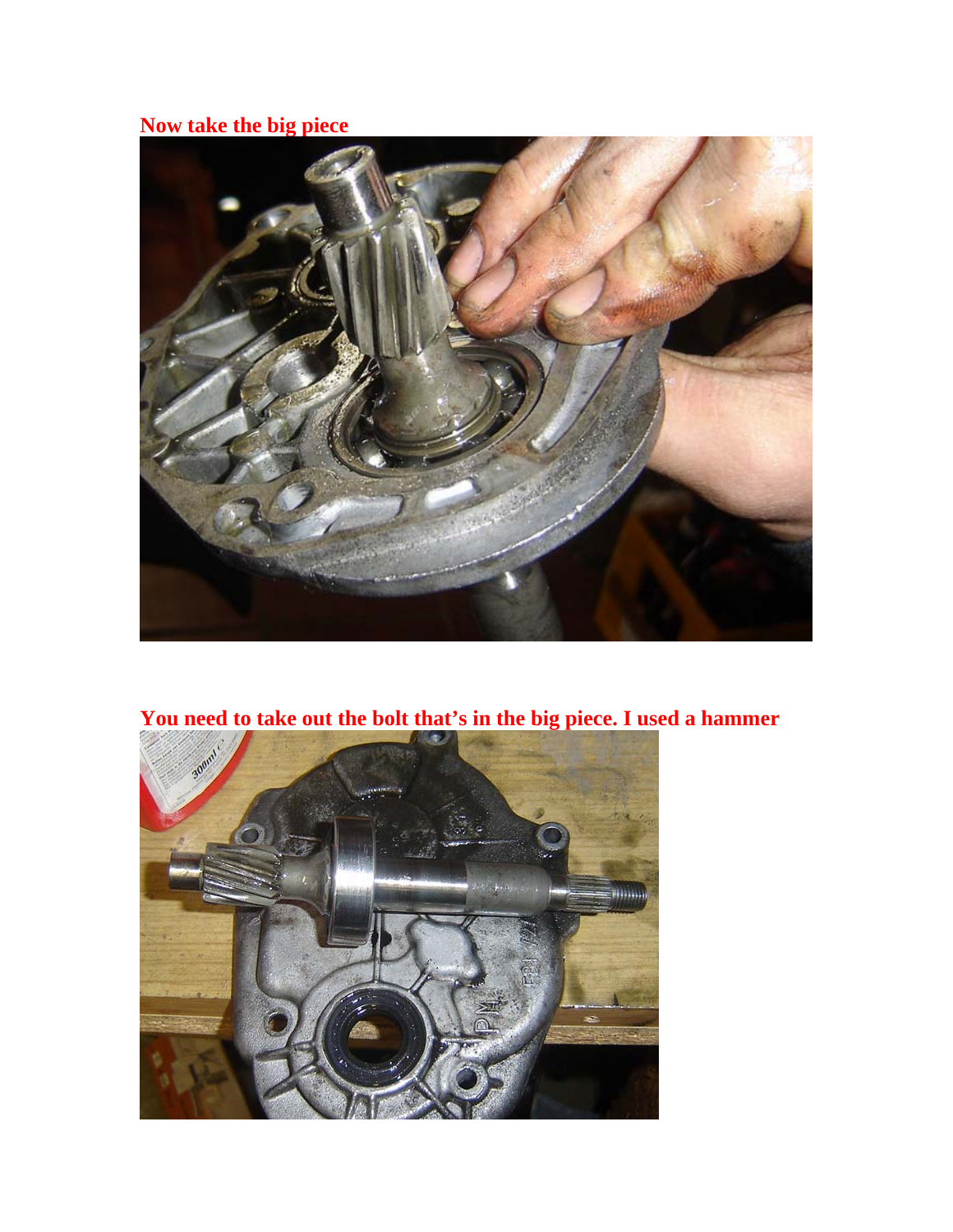**Now put back together the hole transmission just like in the picture** 



## **Don't forget to put the little plastic piece.**